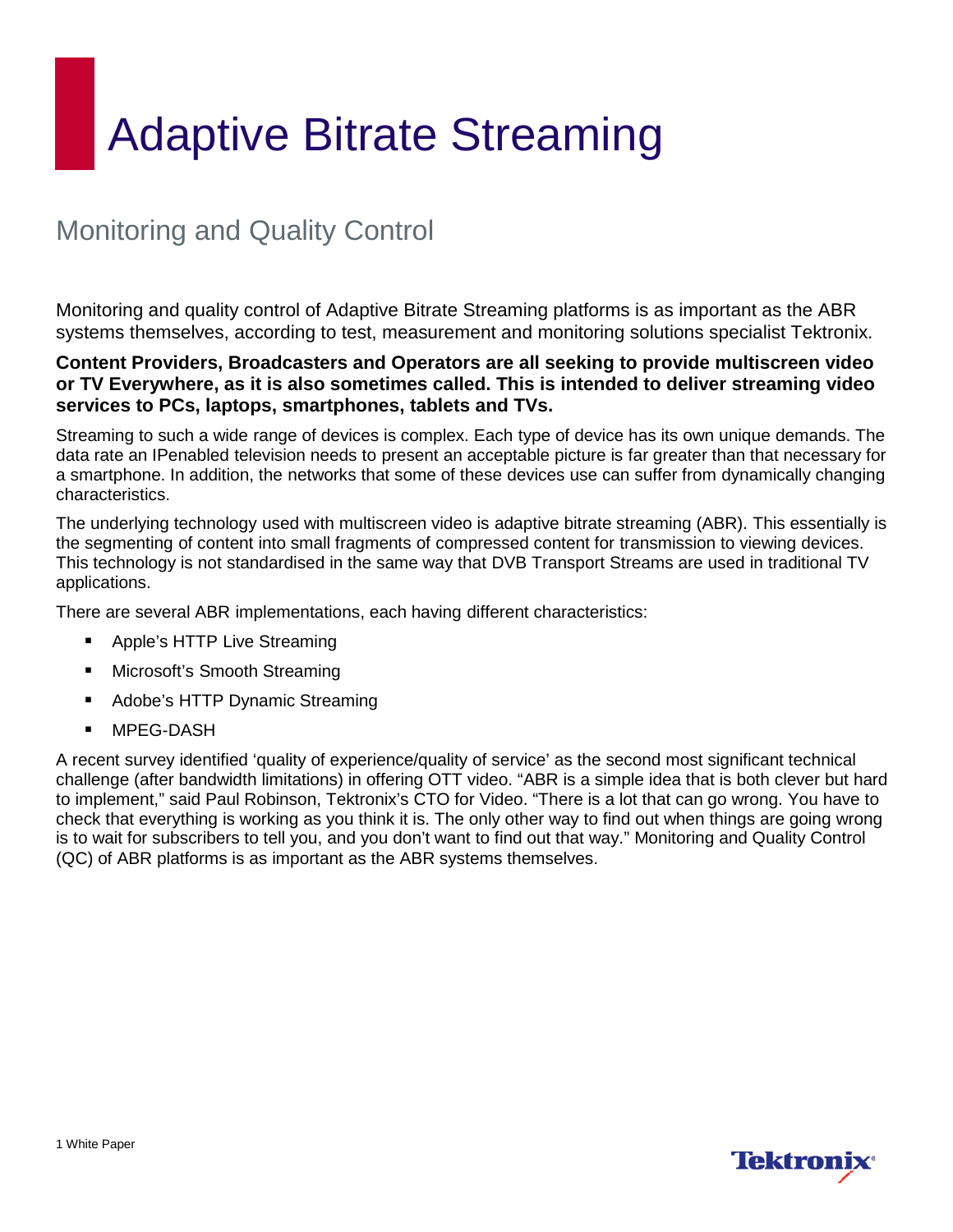Monitoring and Quality Control

One of the biggest challenges of content streaming is that the networks and devices are far more varied than those found in the more controlled environments of Cable, Satellite, Terrestrial and IPTV. Different network conditions and device requirements make a highly adaptable architecture necessary.

ABR addresses this issue dividing the stream into discrete fragments of fixed time duration. These are referred to as fragments, segments or chunks. A variety of bitrates for the fragments is established commonly referred to as profiles. The device displaying the content has the intelligence to request the appropriate profile that best suits network conditions at any particular point in time. The optimal profile can change each time a fragment is requested. Any ABR system works by checking the playout devices buffer to see how full it is. If it is becoming full, the device requests a lower bitrate profile. As the buffer empties the device requests a higher bitrate profile. In theory this ensures that constant playout is maintained without the 'buffering' issues experienced with traditional progressive streaming systems.

Ensuring subscriber satisfaction with such a complex architecture requires monitoring QoE and QoS at multiple points in the network to ensure that the content is of appropriate quality and that the delivery network is actually capable of delivering the content.

#### **QoE and QoS**

There are two linked ways of ensuring subscriber satisfaction, Quality of Experience (QoE) and Quality of Service (QoS). They may have similar sounding names, but they are significantly different.

QoE is a relatively new area for operators. In the past, operators focused on measuring attributes related to the precision of the IP packet transport and the MPEG Transport Stream. For example, at the IP level, these QoS measures focused on delayed, out of order, and lost packets. Recent technology advances have allowed operators to use deep packet inspection to look for deeper content related problems. These QoE measures come far closer to identifying the actual experience viewers will have when they see and hear the video and audio.

The overall monitoring of ABR streams are performed at four points using a two-step process. The first step relates to content preparation and is performed at the QoE level. Monitoring is performed before and after transcoding, but before fragmentation and the addition of digital rights management (DRM). The second step relates to content delivery and is a network level QoS function that ensures content can be delivered correctly. Monitoring is implemented after the origin servers and CDN caching/streaming servers.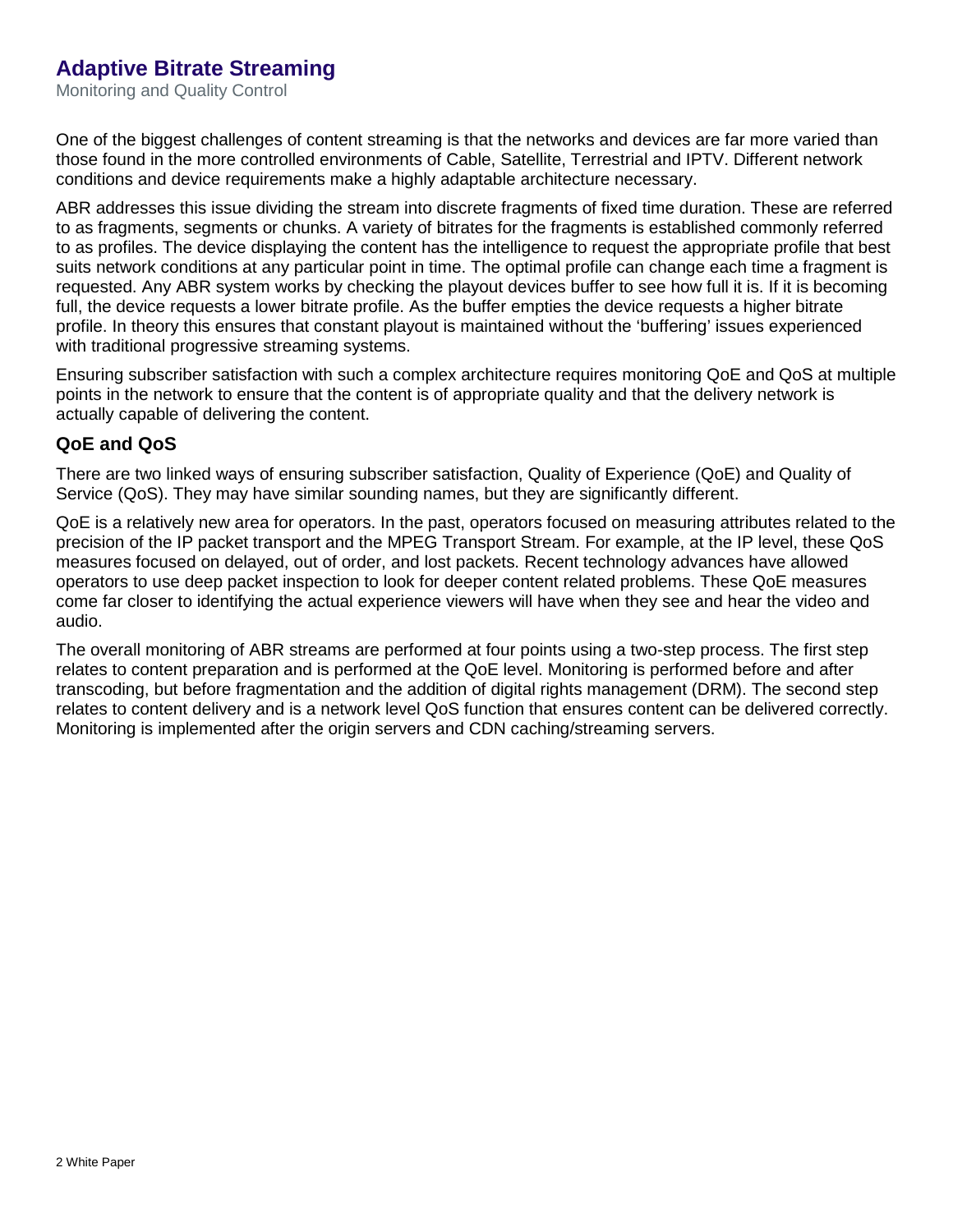Monitoring and Quality Control

### **ABR Platform Monitoring**



#### **Content Preparation**

The first important point in the monitoring and Quality Control (QC) of ABR platforms is that the ingested content must be error free when received by the operator. If there are flaws in the ingested video and audio, it is inevitable that the final service will not be acceptable.

Transport Streams that arrive at the operator's ABR head-end from its own encoders or from other broadcasters and content providers are monitored for QoE issues such as macroblocking, compression artefacts, audio silence, levels and loudness. (Point 1 in the graphic). The ingested content is then transcoded into each of the ABR profiles (the same content at various bitrates) that the operator supports. The content quality of each profile is then verified after transcode. (Point 2 in the graphic).

ABR platforms have much in common because typically they are deployed using the H.264 compression standard and as a result it is common to use the same transcoded content with each of the operator's ABR delivery platform.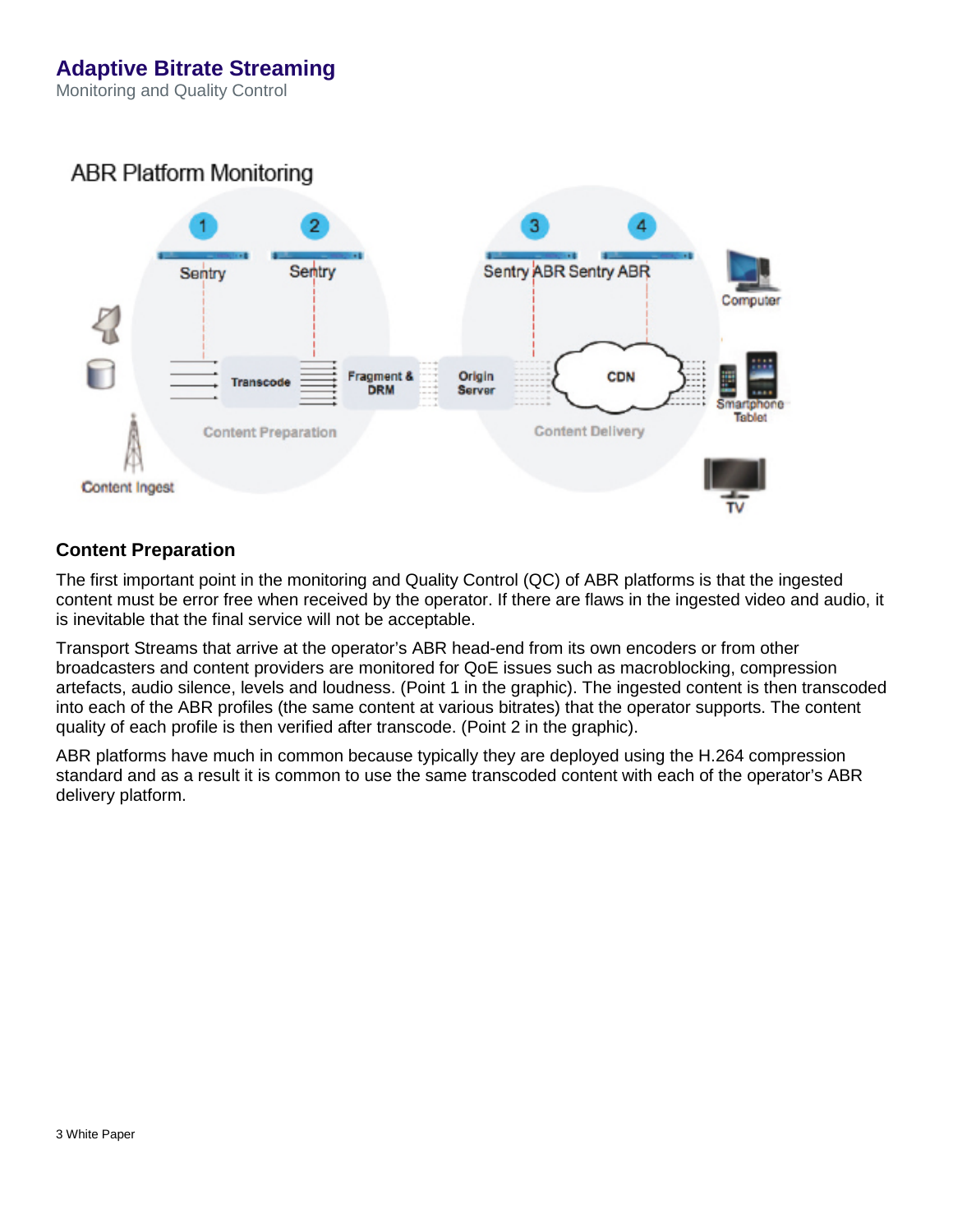Monitoring and Quality Control

#### **Content Delivery**

After transcode, each stream is fragmented into fixed time duration fragments, the content is encrypted

and Digital Rights Management (DRM) is applied. The content is now ready for delivery to subscribers using a playout device known as an Origin Server. The encryption that is a key element of DRM makes it impossible for the same level of deep packet inspection to be performed and QoE monitoring is impossible at this point. It can also be argued that as the content has already been verified prior to fragmentation and encryption, this makes checking it after that process pointless. If the content is acceptable when it is encrypted, it is impossible for it not to be in precisely the same state when it is decrypted by the subscriber's device.

After encryption, operators use QoS measures to ensure the correct content delivery of capability of the Origin Servers and CDN caching/streaming servers. This is performed at two points: After streams leave the origin server (Point 3 in the graphic) and when they leave content and caching servers, which is the last step before delivery to end users' devices (Point 4 in the graphic).

At these monitoring points, the focus turns to QoS metrics such as manifest verification, fragment load time and latency as well as ensuring that the various profile bitrates for each service are as expected. This is performed by active devices that emulate requests made by end users in order to subscribe to all services at all profiles.

ABR requires precise and exhaustive tracking of the huge number of packets that make up the various services. "When the device requests a chunk at a specific bit rate the system needs to check the manifest file and make sure that it's actually the right bit rate that is being sent," Robinson said. "If it requests a fragment at 500 kilobits per second and for whatever reason it incorrectly sends video 1 megabit at per second, the service will fail."

QoS indeed is vital to the success of ABR Streaming which uses HTTP to request each fragment in the same way that a web page is requested. This is a unicast approach in which only the stream requested is sent. This puts pressure on the system to deliver data in a precise fashion and, consequently, puts more pressure on video and audio monitoring and service assurance techniques. ABR is so complex that a very rigid and structured monitoring regime must be in place to ensure that the system is functioning correctly.